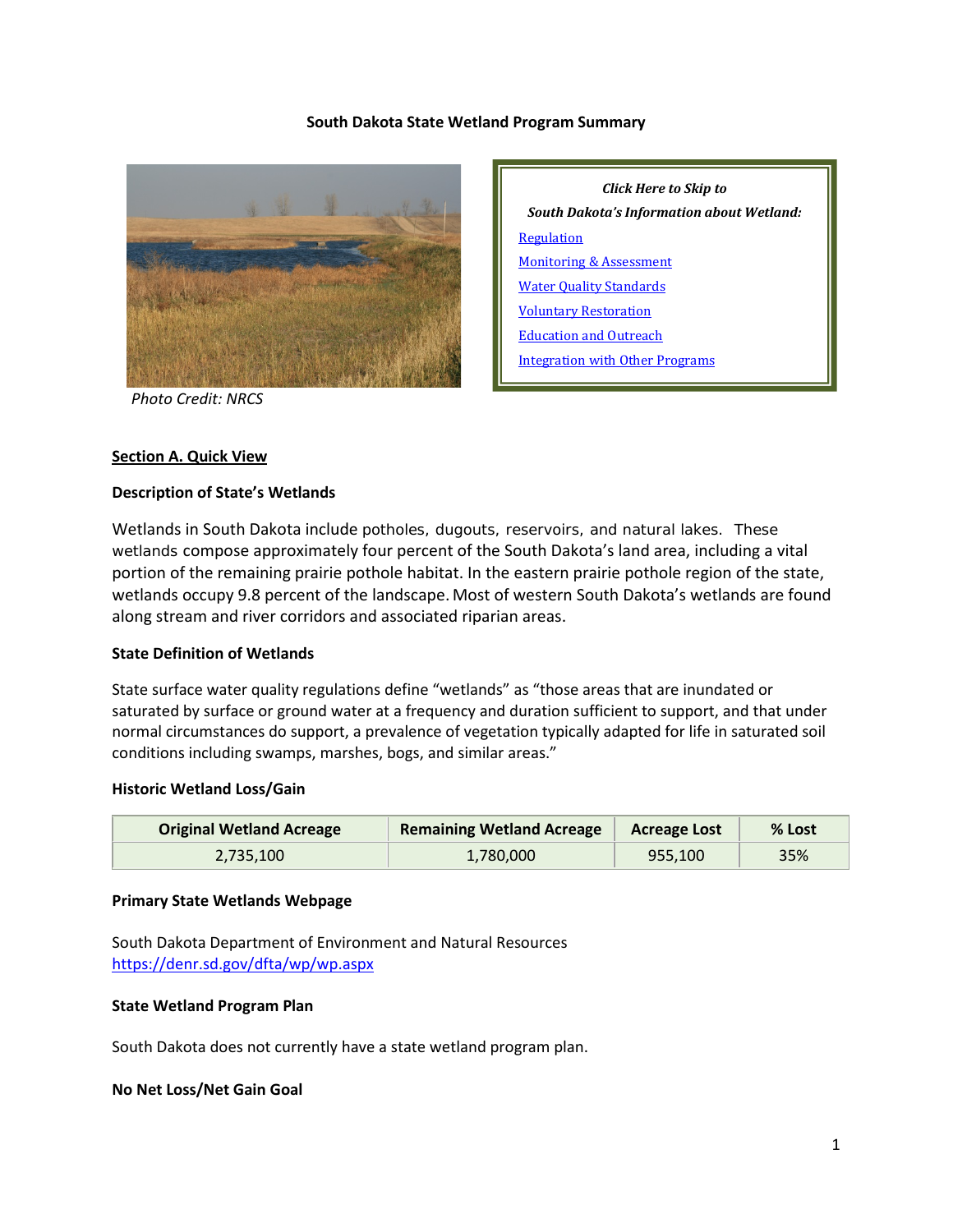Georgia as a state does not have a formal net loss goal; however, the South Dakota Department of Transportation has a formal no net loss goal: <http://www.fhwa.dot.gov/agreements/divisions/sddiv03agr.htm>

# **State Resources for Wetland Work**

| <b>State</b><br><b>Name</b> | Core element #1:<br>Regulation                       | <b>Core Element #2:</b><br><b>Monitoring and</b><br>Assessment | <b>Core Element #3:</b><br><b>Wetland Water</b><br><b>Quality Standards</b> | <b>Core Element #4:</b><br><b>Voluntary</b><br>Wetland<br><b>Restoration</b> |
|-----------------------------|------------------------------------------------------|----------------------------------------------------------------|-----------------------------------------------------------------------------|------------------------------------------------------------------------------|
| <b>Agency</b>               | <b>SD-DENR</b>                                       | SD-DENR                                                        | Information not<br>available                                                | Information not<br>available                                                 |
| Source(s)                   | General funds, federal<br>funds (from EPA primarily) | Information not<br>available                                   | Information not<br>available                                                | Information not<br>available                                                 |
| Amount                      | Information not available                            | Information not<br>available                                   | Information not<br>available                                                | Information not<br>available                                                 |
| <b>Staffing</b>             | 1 FTE                                                | Information not<br>available                                   | Information not<br>available                                                | Information not<br>available                                                 |

#### **State Permitting Fees**

| <b>State Permitting Fee</b> | <b>State Name</b> |
|-----------------------------|-------------------|
| Yes/No                      | NO                |
| Amount (range)              | N/A               |
| Agency                      | N/A               |

*Note:* The state does have discharge permits

# **Innovative Features**

None.

# **Models and Templates**

None.

# <span id="page-1-0"></span>**Section B. Regulation**

# **How are Wetlands Regulated in South Dakota?**

South Dakota regulates wetlands primarily through §401 certification under the Clean Water Act (CWA), which is overseen by the South Dakota Department of Environment and Natural Resources (SDDENR). SDDENR's Surface Water Discharge Permit Program also issues permits for the discharge of pollutants from a point source into a wetland. Because most of South Dakota's wetlands are embedded in an agricultural landscape, the Swampbuster conservation provisions in the federal Farm Bill provide some of the most important protection for South Dakota's wetlands. The state's resource agencies are also active in non-regulatory wetland management and conservation efforts.

Fish and Wildlife Recreational and Stock Waters Section 9 offers protections to certain wetlands as well. These include limits for alkalinity, conductivity, nitrates, pH, total dissolved solids, petroleum HC and grease. While filling is still allowed for Section 9 wetlands, if they are under federal jurisdiction,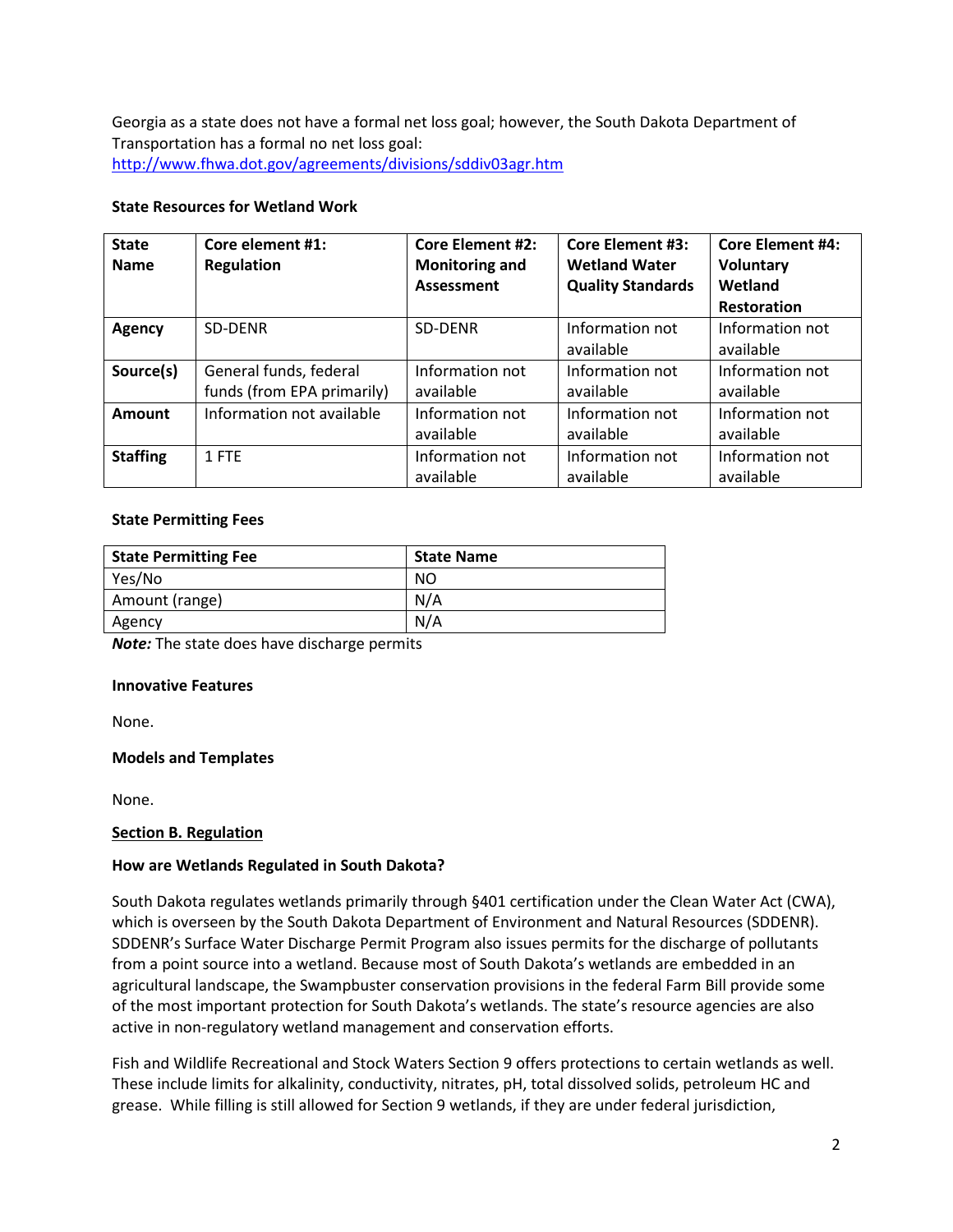mitigation is required by the Corps (and state issues §401 water quality certification) and if non-federal jurisdictional, the state has specific water quality standards that apply.

SDDENR's Surface Water Discharge Permit Program issues permits under the state's National Pollutant Discharge Elimination System (NPDES) program. Any discharge of pollutants from a point source into a wetland requires a Surface Water Discharge Permit. The state does not track wetland-specific permits.

# **Wetland Delineation**

| <b>Delineation Guidance</b> | Yes | <b>No</b> | <b>Detail</b>                                |
|-----------------------------|-----|-----------|----------------------------------------------|
| Use State's Own Method      |     | х         |                                              |
| Use Corps' 87 Manual and    |     |           | The Corps does delineations in South Dakota. |
| <b>Regional Supplement</b>  |     |           |                                              |
| Other (Please describe)     |     | X         |                                              |
|                             |     |           |                                              |
|                             |     |           |                                              |

# **Evaluation Methodology**

The state works at NWI maps. Regardless of size or type, all discharges require a NPDES permit. Also dewatering permits.

# **Exempted Activities**

All surface water discharge permits are subject to an antidegradation review before their renewal unless the facility is operating at or below design flows and pollutant loadings; the existing effluent quality is in compliance with all the discharge permit limits; the discharge has not degraded the water quality from its status on March 27, 1973; the permitee has upgraded or erected a new facility since March 27, 1973; or the discharge is made for the beneficial use of wildlife propagation, stock watering, and irrigation and the discharge is not expected to contain toxic pollutants. If discharge is to a Section 9, then the state allows no exemptions.

#### **Special Provisions for Agriculture and Forestry**

Comparable to federal provisions.

#### **Penalties and Enforcement**

SD DENR' Division of Environmental Services is responsible for wetland enforcement actions as part of the §401 water quality certification program. Violations of §404 permits are generally elevated to the Corps, unless they specifically violate state water quality standards. Violations of water quality standards in South Dakota may result in both civil and criminal penalties.

# **Permit Tracking**

The state does not track permits, but the Corps does.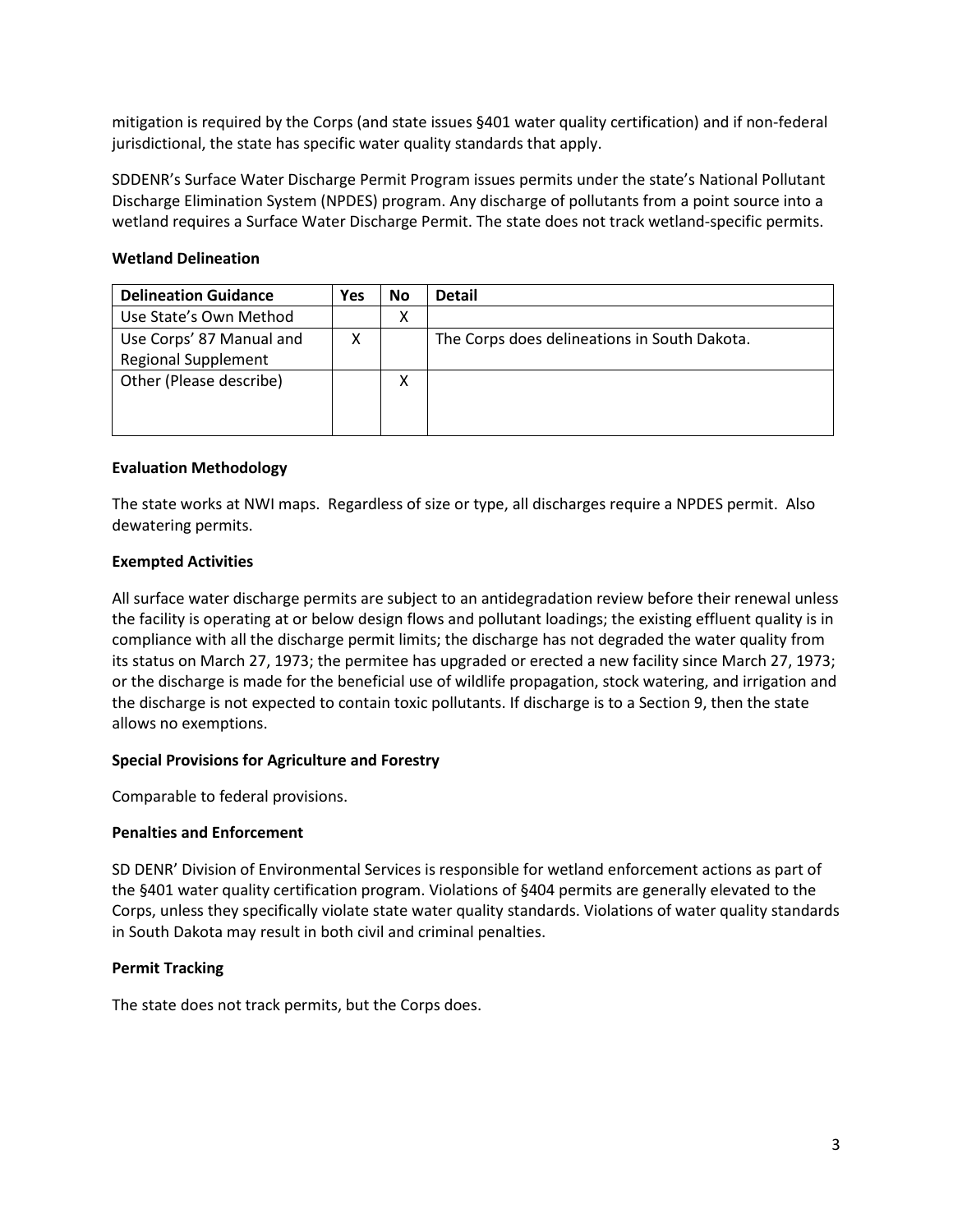#### **State General Permit (statewide vs. regional coverage)**

| <b>Permit Coverage</b>         | Yes | No          | Detail (Type of Permit) |
|--------------------------------|-----|-------------|-------------------------|
| <b>Regional General Permit</b> |     |             |                         |
| Statewide General Permit       |     | $\check{ }$ |                         |

#### **Assumption of §404 Powers**

| <b>Assumption Status</b>         | <b>Yes</b> | <b>No</b>         | <b>Detail</b> |
|----------------------------------|------------|-------------------|---------------|
| Assumed                          |            | $\checkmark$<br>Λ |               |
| <b>Working Toward Assumption</b> |            |                   |               |
| <b>Explored Assumption</b>       |            | Λ                 |               |

#### **Joint permitting**

The state does not have a joint permit with the Corps; however, South Dakota standards require joint public notice with the Corps.

# **Special Area Management Plans and Advanced Identification Plans**

None.

# **Buffer Protections**

South Dakota DENR's Division of Financial and Technical Administration handles buffer protections. The Division works with landowners to develop and protect buffers on the Big Souix River and other waterbodies. For more information, contact Peter Jahraus at 773-4254. For restoration work related buffers, SD GF&P will provide up to 75% cost share to create a riparian pasture that is managed to improve woody vegetation regeneration and stabilize stream banks while increasing forage production.

# **Mitigation Policy**

Wetland mitigation is conducted by the Corps. South Dakota has no formal guidelines, policies, or legislation (beyond what is required under CWA §404) for compensatory mitigation for permitted impacts to wetlands or streams. SDDENR and SDGFP do review and comment on mitigation during the §401 certification process and often informally comment on mitigation projects for SDDOT.

#### **Mitigation Database**

South Dakota DENR does not have a mitigation database. The Corps uses the RIBITS database and the SD DOT tracks funding projects.

#### <span id="page-3-0"></span>**Section C. Monitoring and Assessment**

#### **Agency Responsible for Wetland Monitoring and Assessment**

South Dakota does not have a monitoring and assessment program specific to wetlands. Wetlands are not included in the state's water resource monitoring activities, which does provide ongoing sampling at regular sites. However, the state is required to review any "9" or "9/10" waterbody every five years.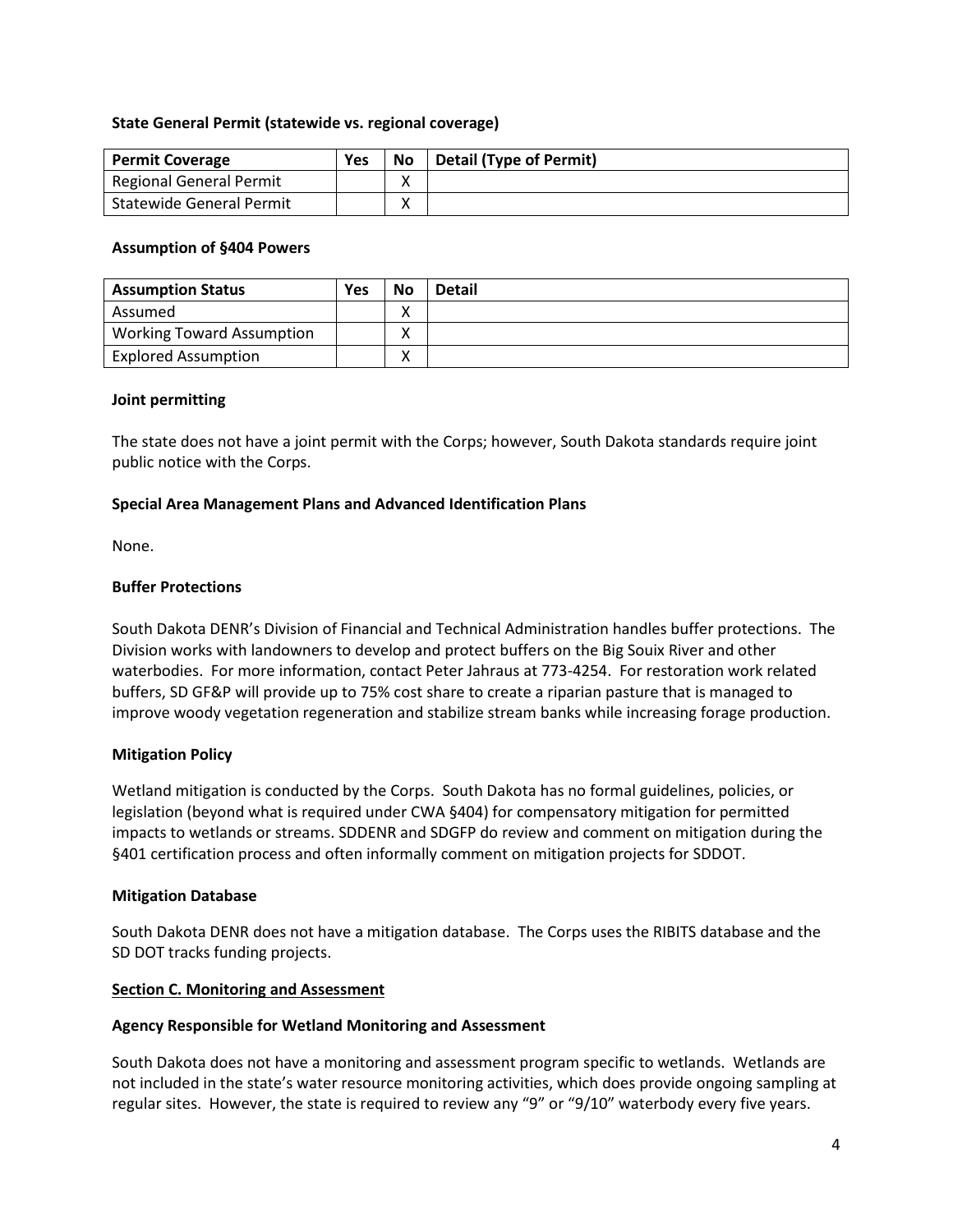South Dakota State University researchers, in cooperation with SDGFP and EPA, have developed a *wetland rapid assessment protocol for eastern South Dakota*. The protocol uses a scoring convention to quantify the condition of six wetland variables: wildlife utilization, wetland cover-story/shrub canopy, wetland vegetative ground cover, adjacent upland/wetland buffer, field indicators of wetland hydrology, and water quality input and treatment systems. The protocol is used by SDGFP's Natural Heritage and Wildlife Habitat Programs to identify reference wetlands, monitor randomly selected sites, and evaluate wetland restoration efforts.

# **Mapping/Inventory**

NWI mapping is completed for the state of South Dakota.

#### **State Wetland Mapping Public Portal**

None.

#### **Wetland Classification and Assessment**

South Dakota does not use a specific wetland classification or assessment method. The state uses NWI maps to identify wetlands. This results in an approach that "a wetland is a wetland" regardless of type.

#### **Statewide Wetland Monitoring Plan**

None.

#### **Overall Wetland Gain and Loss Tracking System**

None.

# **Wetland Monitoring and Assessment Characteristics**

| Level           | None | Level 1 | Level 2<br>_____ | -<br>Level |
|-----------------|------|---------|------------------|------------|
| outhہ<br>Dakota |      |         |                  |            |

| Type         | None | <b>IBI</b> | Condition | Functional |
|--------------|------|------------|-----------|------------|
| South Dakota | ,,   |            | Jnknown   |            |

| Frequency    | <b>None</b> | Project Specific | Ongoing |
|--------------|-------------|------------------|---------|
| South Dakota |             |                  |         |

*Description:* The state does not conduct monitoring and assessment wetlands. The Corps does monitoring and assessment on a project basis for permits.

#### **Participation in National Wetland Condition Assessment**

| <b>NWCA Study Type</b>             | Yes | No |
|------------------------------------|-----|----|
| <b>National Study</b>              |     |    |
| <b>State Intensification Study</b> |     |    |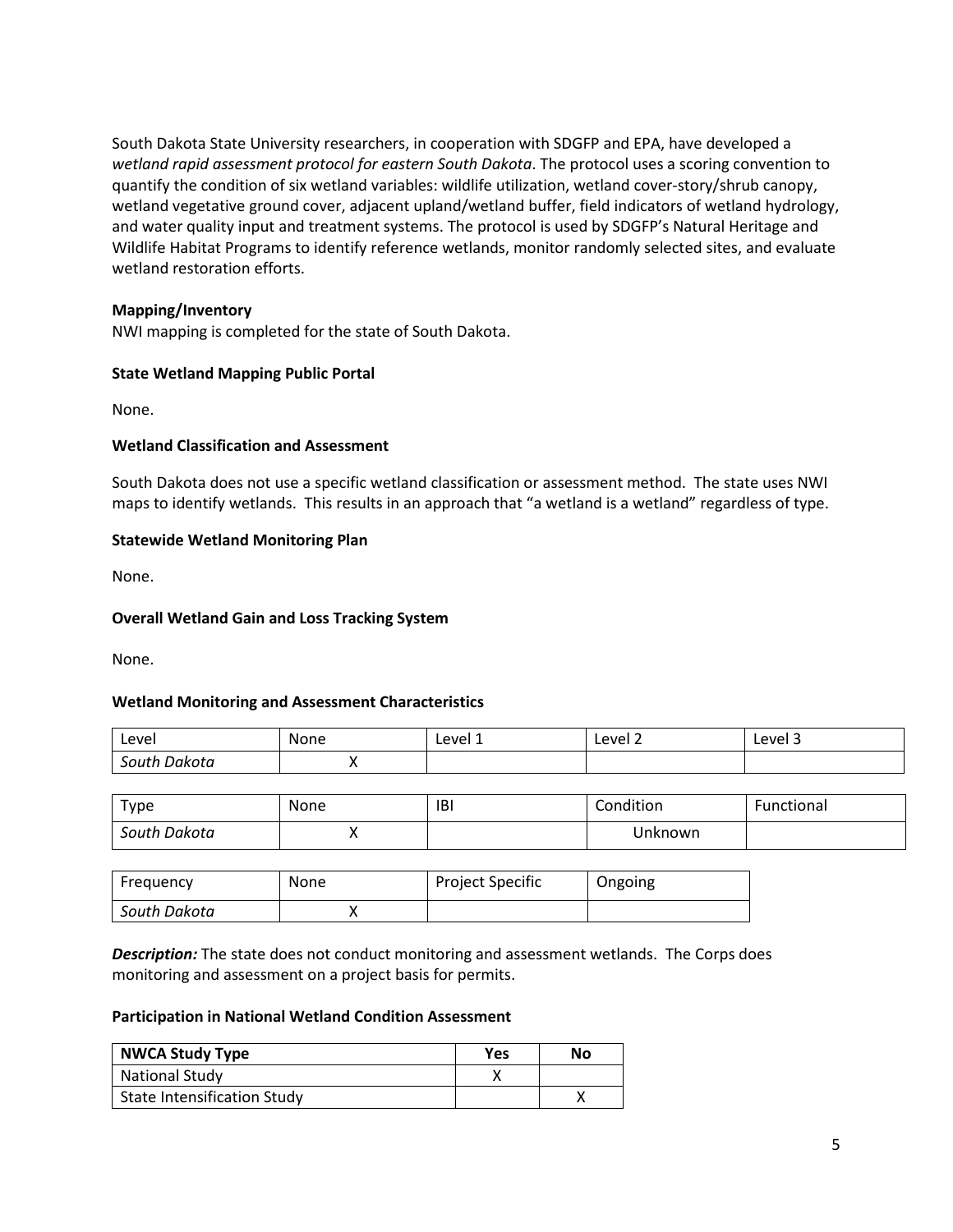*Detail:* NWCA work in South Dakota was not done by state staff.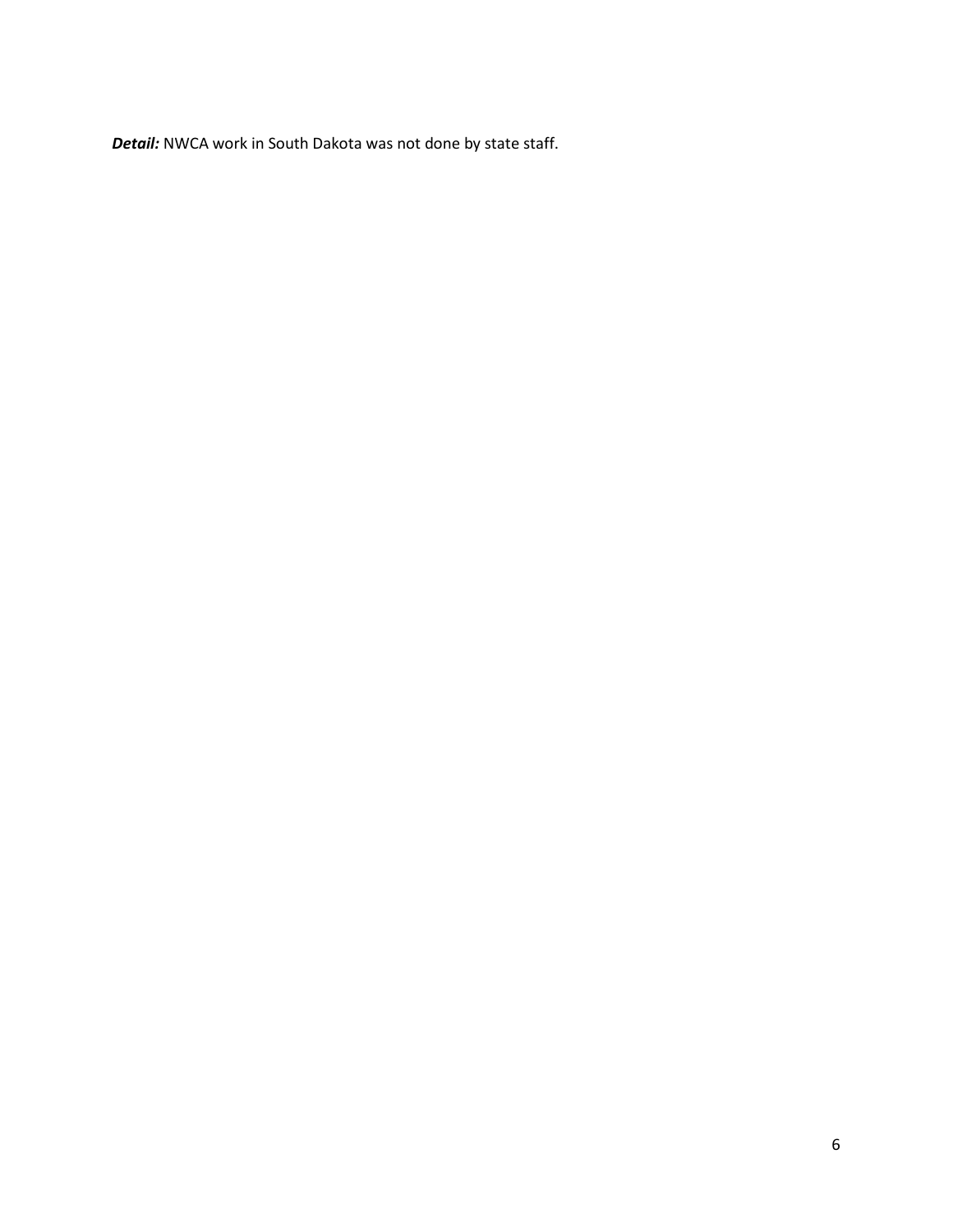# <span id="page-6-0"></span>**Section D. Water Quality Standards**

# **Wetland and Water Quality Standards**

| <b>Type</b>                          | <b>None</b> | <b>Use Existing</b><br><b>WQ</b><br><b>Standards</b> | <b>In Process</b> | Adopted | <b>Future</b><br><b>Direction</b> |
|--------------------------------------|-------------|------------------------------------------------------|-------------------|---------|-----------------------------------|
| Wetland-specific                     |             | $\pmb{\mathsf{X}}$                                   |                   |         |                                   |
| <b>Designated Uses</b>               |             |                                                      |                   |         |                                   |
| Narrative criteria in                |             | $\boldsymbol{\mathsf{X}}$                            |                   |         |                                   |
| the standards to                     |             |                                                      |                   |         |                                   |
| protect designated                   |             |                                                      |                   |         |                                   |
| wetland uses                         |             |                                                      |                   |         |                                   |
| Numeric criteria in<br>the standards |             | $\boldsymbol{X}$                                     |                   |         |                                   |
| based on wetland                     |             |                                                      |                   |         |                                   |
| type and location                    |             |                                                      |                   |         |                                   |
| to protect the                       |             |                                                      |                   |         |                                   |
| designated uses                      |             |                                                      |                   |         |                                   |
| Anti-degradation                     |             | X                                                    |                   |         |                                   |
| policy includes                      |             |                                                      |                   |         |                                   |
| wetlands                             |             |                                                      |                   |         |                                   |

**Description:** South Dakota's water quality standards do not identify criteria specific to wetlands. However, there are special considerations for waters classified as "9s," including wetlands. Surface water quality standards, applicable to all "waters of the state," are applicable wetlands. The state surface water quality standards are narrative and numeric in nature and include criteria related to conductivity, nitrogen, pH, total dissolved solids, hydrocarbons, and grease. Wetlands are designated the beneficial uses of fish and wildlife propagation, recreation, and stock watering. Anti-degradation standards are not specifically identified for wetlands, so the provisions that apply to all "waters of the state" apply to wetlands

# <span id="page-6-1"></span>**Section E. Voluntary Wetland Restoration**

# **Types of Wetland Restoration Work Funded by the State:**

| <b>Type of Work</b>             | <b>YES</b> | <b>NO</b> | <b>Description</b>                                      |
|---------------------------------|------------|-----------|---------------------------------------------------------|
| Fund Wetland Restoration (may   | χ          |           | Sportsman license funds                                 |
| include easement agreements)    |            |           |                                                         |
| <b>Private Land Restoration</b> | x          |           | SD-DGFP                                                 |
| <b>Public Land Restoration</b>  | x          |           | SD-DGFP                                                 |
| <b>Technical Assistance</b>     | Χ          |           | Dept. of Ag, USFWS, NRCS                                |
| Tax Incentives                  |            | χ         |                                                         |
| Other                           | χ          |           | SDGFP voluntary incentive program for landowners        |
|                                 |            |           | interested in restoring wetland hydrology on previously |
|                                 |            |           | drained non-cropped wetlands.                           |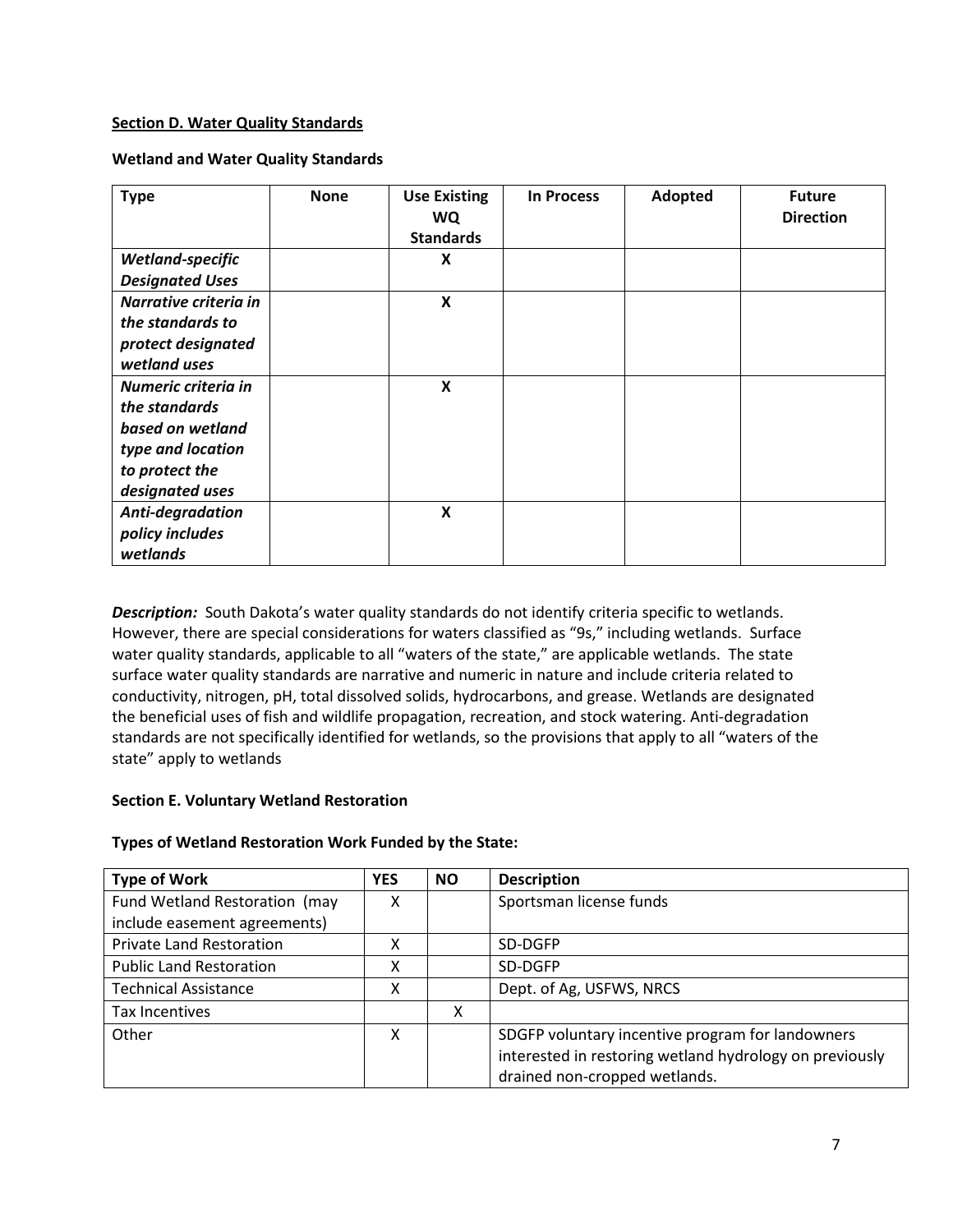*Description:* South Dakota does not have a formal statewide voluntary wetland restoration program. However, there are a number of state projects and programs that operate to deliver voluntary restoration activities.

- South Dakota Department of Game, Fish, and Parks (SDGF) partners with various state and federal agencies, private landowners, and other organizations on wetland management and restoration. SDGFP's Wildlife Division conducts some restoration-related activities for wetlands as they relate to habitat protection and provides information to landowners on restoration programs available in South Dakota. Approximately 80 percent of South Dakota's land is privately-owned, so SDGFP conducts most of its *wetland restoration efforts on private land*.
- SDGFP also owns and manages approximately 51,000 acres of wetlands and *wetland restoration on public lands* is conducted as opportunities arise, particularly when SDGFP acquires new land.
- SDGFP's *Wetland/Grassland Habitat Program* encourages willing landowners to protect, restore, and enhance wetland and grassland habitats in South Dakota. The program provides technical and financial assistance for wetland restoration, creation, and enhancement and upland restoration and enhancement. For some wetland restoration projects, the program provides up to 100 percent of the cost share. SDGFP may also provide up to two-thirds of the cost of wetland creation and enhancement projects. The wetland creation program is designed to assist landowners in developing livestock water, while providing shallow water areas for wildlife such as breeding waterfowl.
- In 2006, SDGFP established a *voluntary incentive program for landowners* interested in restoring wetland hydrology on previously drained non-cropped wetlands. Landowners benefit from additional livestock water and forage production, and the restored habitat provides substantial benefits to wildlife.
- SDGFP is also an active member of the *Prairie Pothole Joint Venture*, a joint venture formally recognized under the North American Waterfowl Management Plan whose goal is permanent protection of 1.4 million acres of high priority, at-risk wetlands.
- Regarding buffers, SD GF&P will provide up to 75% cost share to create a riparian pasture that is managed to improve woody vegetation regeneration and stabilize stream banks while increasing forage production. Alternative water sources will also be eligible for 50% cost-share, up to \$5,000, if the riparian area was the main source of water. Priority will be given to projects were the landowner is interested in managed grazing on the adjacent uplands as well. Cooperating landowners are responsible for the installation and maintenance of fencing projects and agree to develop a managed grazing system with SD GFP using USDA-NRCS stocking rate guidelines - See more at: <http://gfp.sd.gov/wildlife/private-land/riparian-pasture.aspx#sthash.1TI6yiG6.dpuf>
- SDDENR also helps local sponsors find funding for restoration projects.

# **Voluntary Wetland Restoration Program Components**

| <b>Wetland Restoration Efforts</b> | Nothing in<br>the Works | <b>Planning</b> | <b>In Progress</b> | Mature/<br><b>Complete</b> |
|------------------------------------|-------------------------|-----------------|--------------------|----------------------------|
| Program has a set of               | N/A                     |                 |                    |                            |
| restoration goals                  |                         |                 |                    |                            |
| Coordinate with relevant           | N/A                     |                 |                    |                            |
| agencies that outline              |                         |                 |                    |                            |
| restoration/protection goals       |                         |                 |                    |                            |
| and strategies and timeframes      |                         |                 |                    |                            |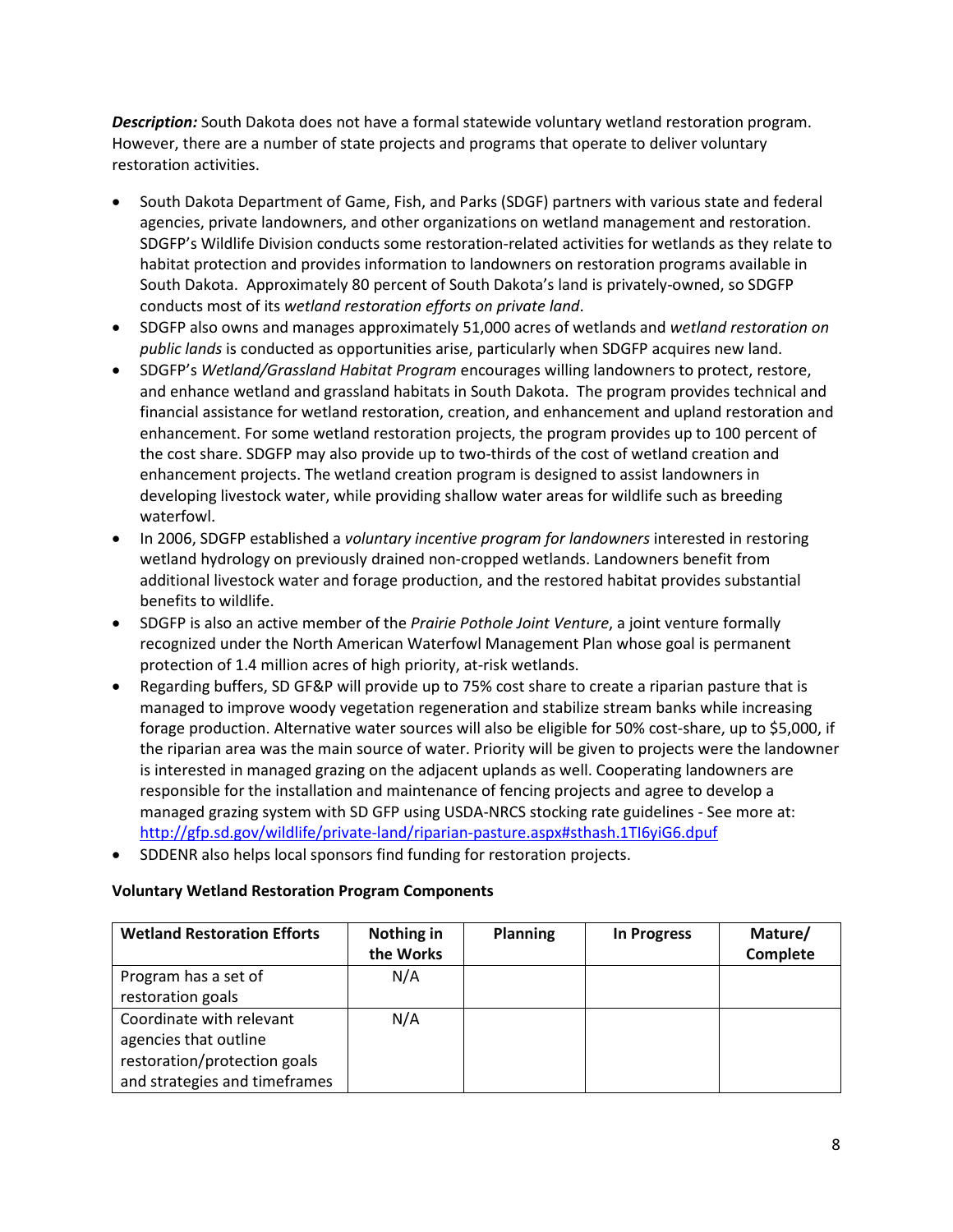| Developed multi-agency body     | N/A |  |  |
|---------------------------------|-----|--|--|
| to coordinate restoration/      |     |  |  |
| protection efforts              |     |  |  |
| Set restoration goals based on  | N/A |  |  |
| agency objectives and available |     |  |  |
| information                     |     |  |  |

# **Goals for Restoration Projects**

| Goal                                    | <b>Yes</b> | No | <b>Description</b> |
|-----------------------------------------|------------|----|--------------------|
| No Net Loss                             |            |    |                    |
| Reverse Loss/Net Gain                   |            |    |                    |
| Nonpoint Source Pollution (NPS)/WQ      |            |    |                    |
| <b>Total Maximum Daily Load (TMDLs)</b> |            |    |                    |
| Habitat                                 | Χ          |    |                    |
| <b>Coastal Protection</b>               |            |    |                    |
| <b>Floodwater Protection</b>            |            |    |                    |
| Groundwater                             |            |    |                    |
| Other (please describe)                 |            |    |                    |

# **Landowner Guides and Handbooks to Assist with Voluntary Wetland Restoration Efforts**

None.

# <span id="page-8-0"></span>**Section F. Innovative and/or Highly Effective Education and Outreach**

None.

# **Section G. Climate Change and Wetlands**

The state wetland program does not work on climate change issues. While climate change is not denied at the state level, this work is also not being pursued currently. The state's congressional representatives are currently largely active climate deniers.

# <span id="page-8-1"></span>**Section H. Integration**

| Entity/Program Area                     | Yes/No     | Description of the Connection                     |
|-----------------------------------------|------------|---------------------------------------------------|
| NPDES/Stormwater                        | <b>YES</b> | Very active with stormwater staff; review SW      |
|                                         |            | permits closely regarding wetland impacts; Any    |
|                                         |            | §401 certification reviews must also be submitted |
|                                         |            | to stormwater staff                               |
| 303(d)                                  | NO.        |                                                   |
| 305(b) reporting on wetlands            | Unknown    |                                                   |
| <b>Total Maximum Daily Load (TMDLs)</b> | NO.        | (Mostly focused on ammonia)                       |
| <b>Climate Change/ Resiliency</b>       | NO.        |                                                   |
| Land Use / Watershed planning           | NO         | Only related to mitigation banking                |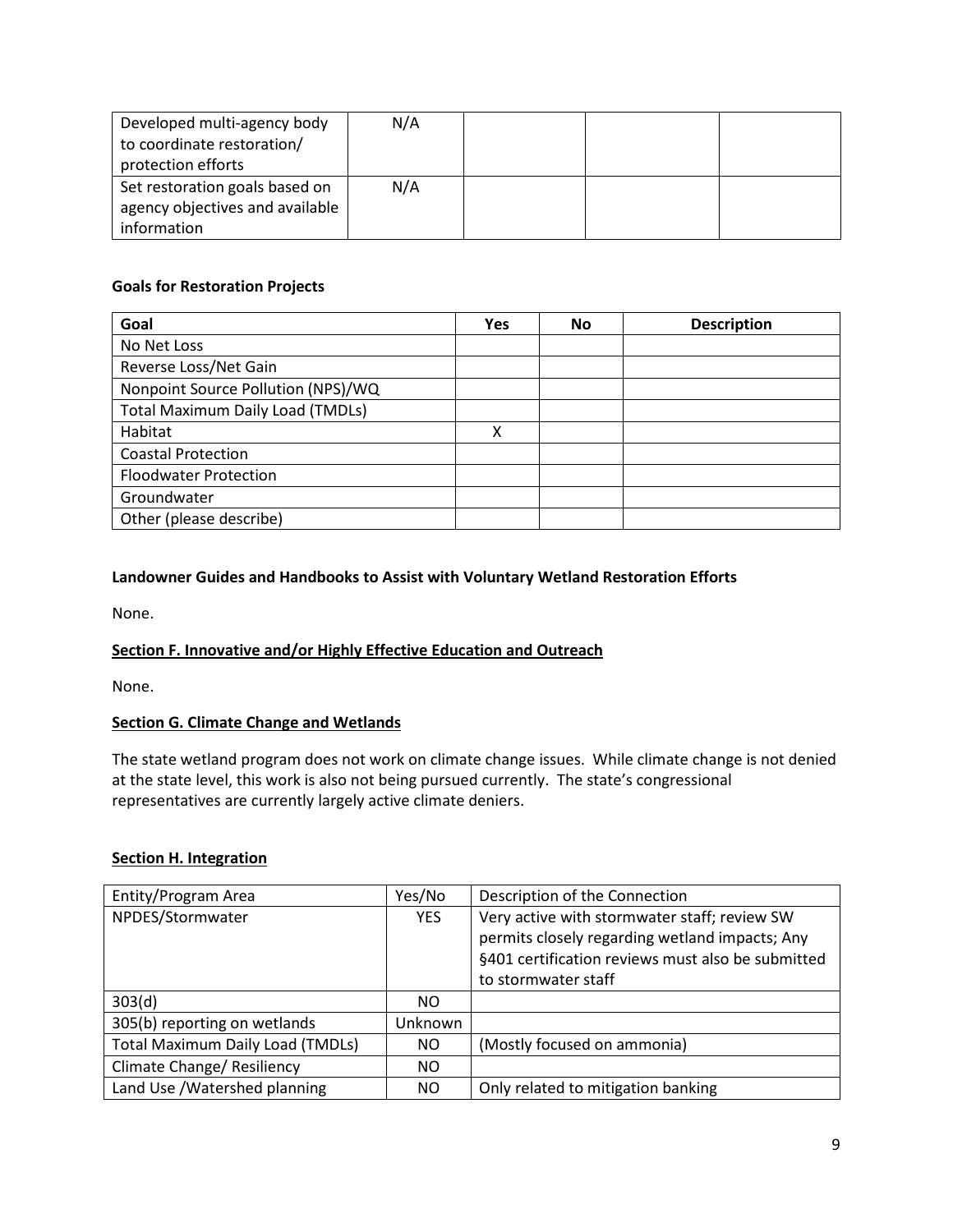| Flood/Hazard Mitigation                                           | <b>YES</b> | Floodplain connections; septic tanks cannot be                                |
|-------------------------------------------------------------------|------------|-------------------------------------------------------------------------------|
|                                                                   |            | installed in a wetland                                                        |
| Coastal Work                                                      | N/A        |                                                                               |
| <b>Wildlife Action Plan</b>                                       | NO.        | May include wetlands, but do not involve wetland<br>staff                     |
| Statewide Comprehensive Outdoor<br><b>Recreation Plan (SCORP)</b> | NO.        | May include wetlands, but do not involve wetland<br>staff                     |
| Other-Transportation                                              | <b>YFS</b> | Coordinate with DOT – wetland staff review and<br>comment on all DOT projects |
| Other - Groundwater Permitting                                    | <b>YFS</b> | Collaborate on groundwater permits                                            |

# **State Wetland Program Contact and Other Relevant Contacts**

**John Miller** (Regulatory) South Dakota Department of Environment and Natural Resources Joe Foss Building 523 East Capitol Avenue Pierre, SD 57501-3181 (605) 773-3351 [John.miller@state.sd.us](mailto:John.miller@state.sd.us)

#### **Peter Jahraus**

South Dakota Department of Environment and Natural Resources Joe Foss Building 523 East Capitol Avenue Pierre, SD 57501-3181 (605) 773-4254

#### **Patrick Snyder** (Water Quality Standards)

South Dakota Department of Environment and Natural Resources Joe Foss Building 523 East Capitol Avenue Pierre, SD 57501-3181 (605) 773-3351 [Patrick.snyder@state.sd.us](mailto:Patrick.snyder@state.sd.us)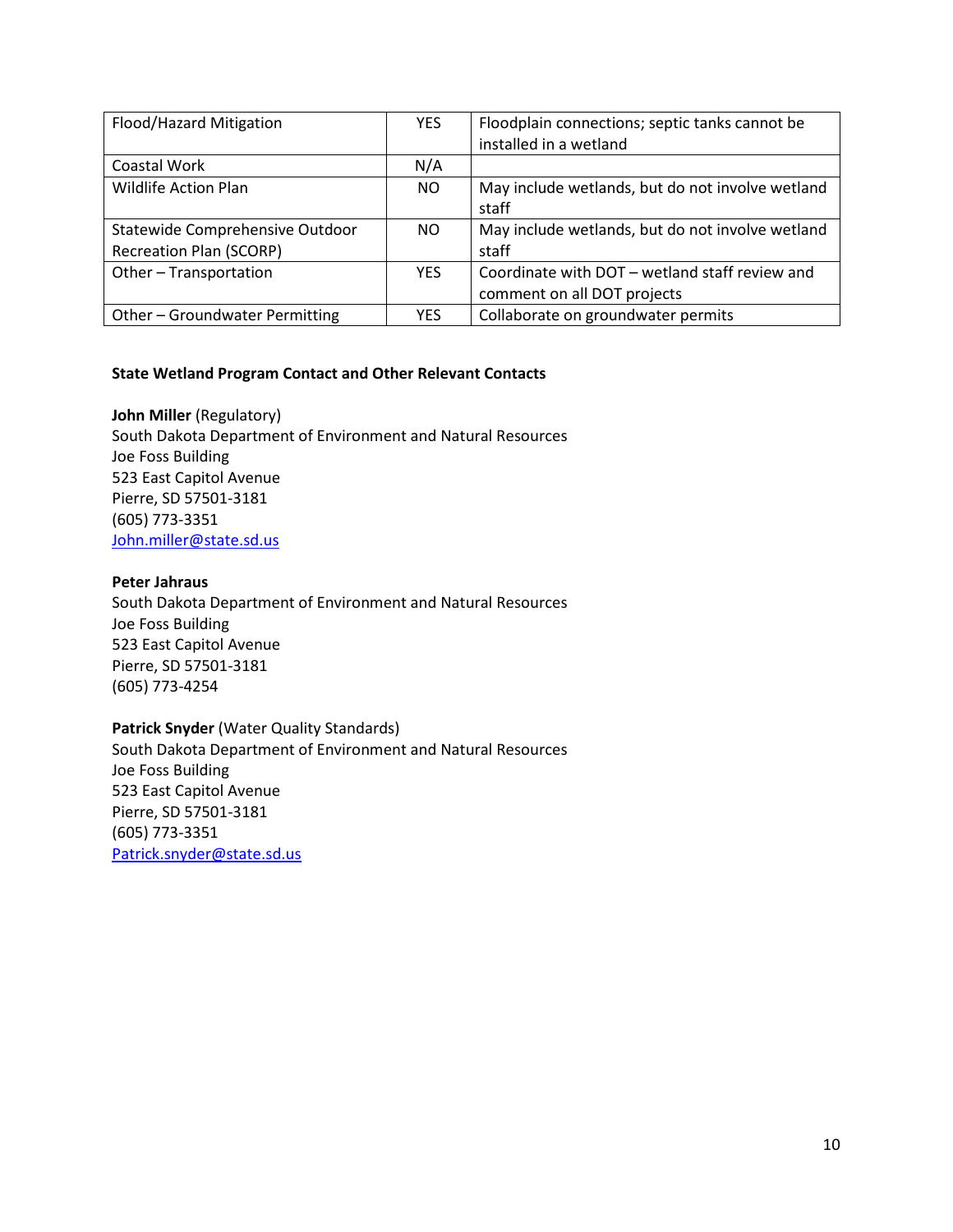# **State Wetland Pragram Development Continuum**

| <b>Continuum Stage</b>              |      | <b>Core Element</b><br>1: Regulation | <b>Core Element</b><br>2: Monitoring | <b>Core Element 3:</b><br><b>Wetland Water</b> | <b>Core Element</b><br>4: |
|-------------------------------------|------|--------------------------------------|--------------------------------------|------------------------------------------------|---------------------------|
|                                     |      |                                      | & Assessment                         | Quality                                        | Voluntary                 |
|                                     |      |                                      |                                      | <b>Standards</b>                               | Restoration               |
| <b>Mature Stage</b>                 | High | 401                                  |                                      |                                                | X                         |
|                                     |      | Certification +                      |                                      |                                                |                           |
|                                     | Л    | "9" regulations                      |                                      |                                                |                           |
| <b>Initial Implementation Stage</b> |      |                                      |                                      |                                                |                           |
| <b>Development Stage</b>            |      |                                      |                                      | X<br>(have "9" to                              |                           |
|                                     |      |                                      |                                      | protect                                        |                           |
| <b>Early Stage</b>                  | Low  |                                      | X                                    | wetlands as<br>other<br>resources)             | X                         |

# **Section J. Useful Websites**

# **State Government Programs**

- 1. Game, Fish & Parks
	- a) Wetland And Grassland Habitat Program <http://gfp.sd.gov/wildlife/private-land/wetland-grassland.aspx>
	- b) Wetland Restoration <http://gfp.sd.gov/wildlife/private-land/wetland-restoration.aspx>
	- c) Wetland Creation & Enhancement <http://gfp.sd.gov/wildlife/private-land/wetland-creation-enhancement.aspx>
	- d) Non-Cropped Wetland Restoration Initiative <http://gfp.sd.gov/wildlife/private-land/non-crop-wetland-initiative.aspx>
	- e) Conservation Reserve Enhancement Program <http://gfp.sd.gov/wildlife/private-land/crep.aspx>
- 2. Department of Transportation
	- a) Wetland Mitigation Banking Program <http://www.sddot.com/transportation/highways/environmental/wetland/Default.aspx>
- 3. Department of Environment & Natural Resources
	- a) Ground Water Quality Program <http://denr.sd.gov/des/gw/groundprg.aspx>
	- b) Nonpoint Source Water Quality Information <http://denr.sd.gov/dfta/wp/wqinfo.aspx>